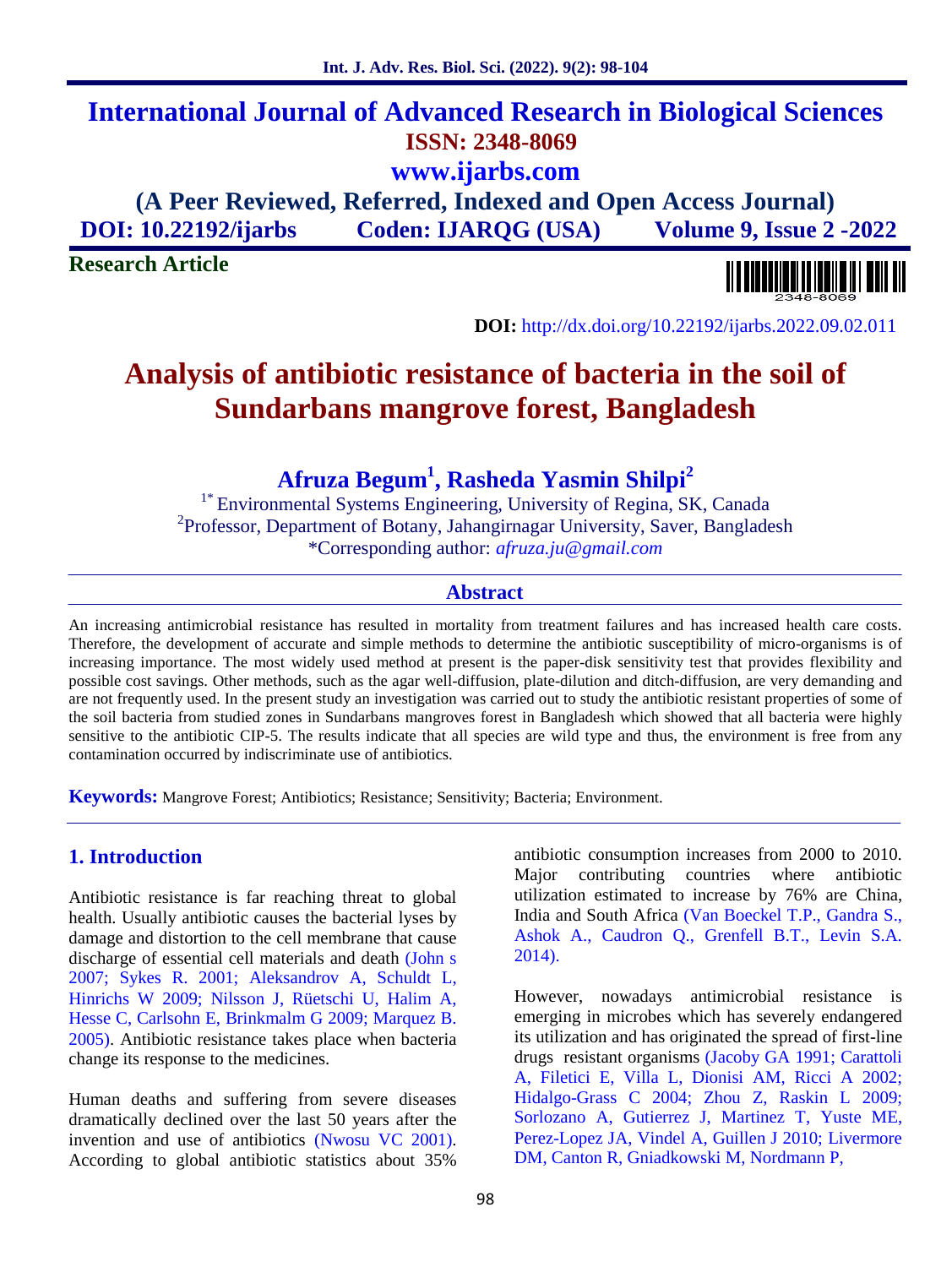Rossolini GM, Arlet G, Ayala J, Coque TM, Kern- Zdanowicz I, Luzzaro F, Poirel L 2006; Miguet L, Zervosen A, Gerards T, Pasha FA, Luxen A, Distèche- Nguyen M 2009).

According to world health organization (WHO), by 2050 antibiotic resistance might increase death from 700,000to 10 million per year (Brogan D.M. 2016). The antibiotic resistance can be a cause of death from minor injuries and common infections in the 21st century (Viens A.M. 2015).

However, majority of resistance determinants have been found in clinical microbes, whereas antibiotic resistance from other sectors such as in the environment are not clearly identified (Séveno NA, Kallifidas D, Smalla K, van Elsas JD and Karagouni AD 2002; Nwosu VC 2001).

Over the past few years, several researches have recorded many antimicrobial resistant bacteria in food and in the environment (Jensen LB, Baloda S, Boye M 2001). Use of antibiotic has been increasing steadily in agriculture and land (Mudryk ZJ 2004). Nevertheless, our knowledge about the amount of the antibiotic releasing to the surrounding after use is very little (Hirsch P, Ludwig W, Hethke C, Sittig M, Hoffmann B 1998). The indiscriminate use of antibiotics indicate the increase in emergence of resistant bacteria in those areas where antibiotics were widely used and also in aquatic environments (Schwartz T, Kohenen W, Jansen B 2003).

Previous research have shown that bacteria from different group can transmit antibiotic resistance to the environment (Kruse H 1994). Bacteria modify themselves to develop resistance against these antibiotics. It is unquestionable that the utilization of antibiotic causes critical pressure that brings antibiotic resistant bacteria. Some resistant bacteria are normally found in the environment (Gaston 1988; Reinsenfeld CS, Goodman, RM 2004). According to some studies soil bacteria carry more genetically diverse antibiotic resistance gene.

Most prior research has not paid attention to possible source of antibiotic resistance genes in uncultured microbes. Most of the bacteria are not promptly cultivated on standard laboratory media (Szuki MT, Rappe MS, Haimberger ZW, Winfield H, Adair N and SJ 1997; Giovannoni SJ, Britschgi TB, Moyer CL 1990; Amann RI, Ludwig W 1995; Ward DM, Weller R 1990; Hugenholtz P, Goebel BM 1998) and the

range of the uncultured bacteria is huge (Béjà O, Suzuki MT, Heidelberg JF, Nelson WC, Preston CM 2002; Head IM, Saunders JR 1998; Torsvik V, Daae FL, Sandaa RA 1998; Whitman WB, Coleman DC 1998).

More research on soil bacteria may help to identify antibiotic resistant bacteria and to develop new antibiotics (Rang HP, Dale MM, Ritter JM 2007). Mangrove soil has been considered as a source of incredible diversity of bacteria for decades. The determination of bacterial load and identification of bacteria from different soil depths from Sundarban have been done in previous studies (Afruza Begum 2020; Afruza Begum, Rasheda Yasmin Shilpi 2020). Present study is carried out to explore the antibiotic resistance of bacterial population in the soil subsurface of Sundarbans Mangrove Forest in Bangladesh towards antibiotic ciprofloxacin (CIP-5).

# **2. Materials and Methods**

This discrete section includes the collection of factual knowledge about methodology that was utilized in execution of the experiment. It contains a short description of location of the experimental site, materials that used for the experiment, data collection procedure etc.

### **Study area and soil sampling**

A total of 20 soil samples were collected carefully from four depths of soil from each of five areas of Sundarbans: Mrighamari, Kholisgonj, Sutarkhali, Sarbotkhai and Kalaboghi, and transported to the microbiology laboratory described in (Afruza Begum 2020; Afruza Begum, Rasheda Yasmin Shilpi 2020).

### **Sample preparation and identification**

The isolation of bacteria colony from these mangrove soil samples was accomplished by using the spread plate technique (Timoney JF, Port J, Giles J 1978; Mudryk ZJ 2004). After incubation at 37°C for 24 hours, morphologically unique colonies were picked and then place on nutrient agar slant and incubated at 37°C for 24 h. Thus, a total of 46 colonies were isolated as pure culture (Afruza Begum 2020; Giraffa G 2004) (Table -01). The pure cultures were preserved at -4°C for further experiments and antibiotic sensitivity testing. Bacterial isolates have been identified based on selective media tests and biochemical tests as *Salmonella, Shigella, E. coli,*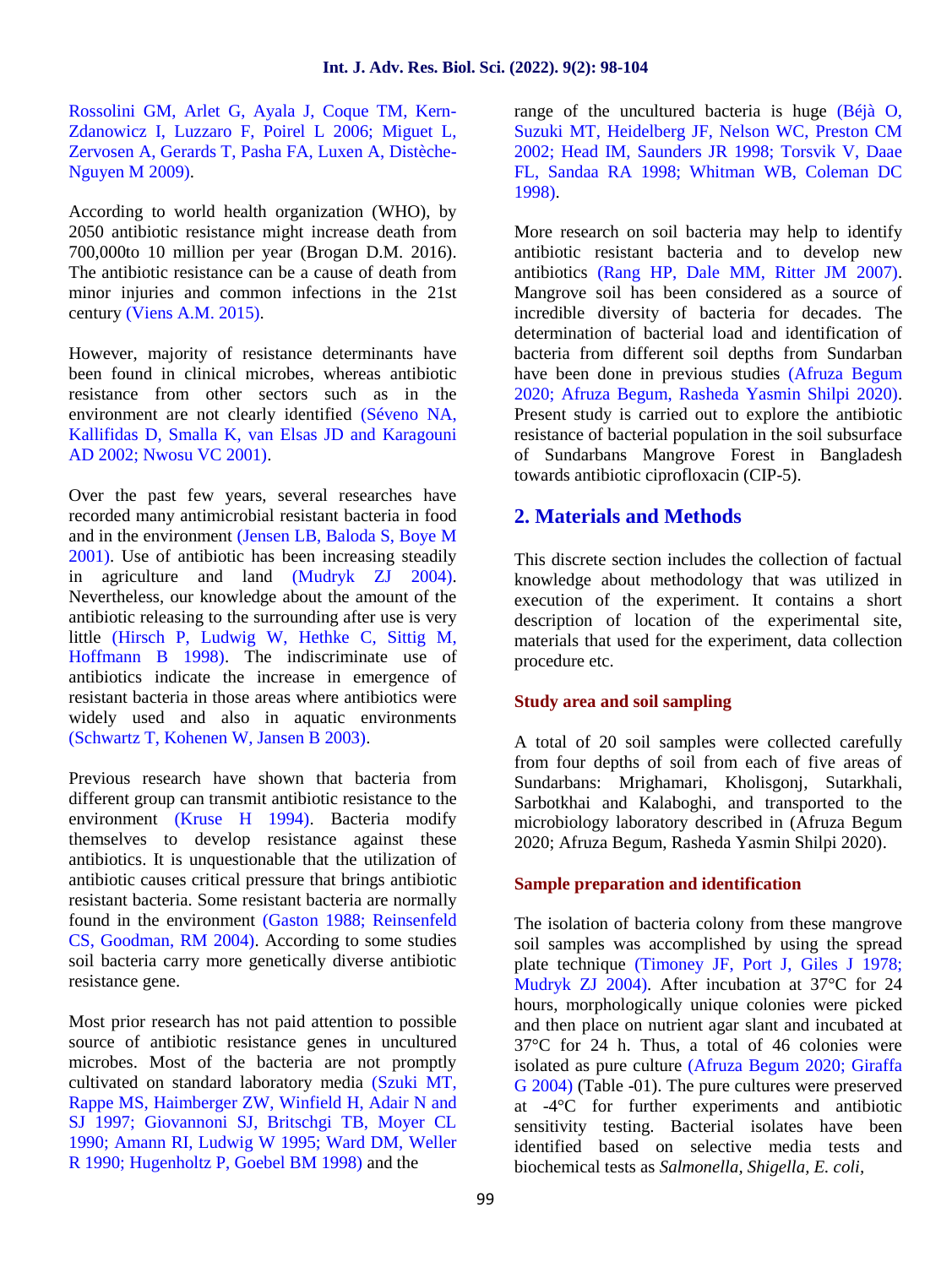*Klebsiella, Enterobacter aerogenes, Staphylococcus aureus, Staphylococcus epidermidis, Pseudomonas, Bacillus sp*. described in (Afruza Begum, Rasheda Yasmin Shilpi 2020) (Figure-01).



**Figure 01**: Photographic representation of bacterial load on nutrient agar media and selective media tests and biochemical tests

#### **Antibiotic Susceptibility Testing**

The performance of antimicrobial susceptibility testing is significant to detect resistance in bacterial isolates. The paper disk susceptibility testing is straightforward and efficient method. The test was performed by applying bacterial broth culture to the surface of agar plate. Paper antibiotic disk was then placed on the inoculated agar surface. Plates were incubated for 24 h at 37°C prior to the determination of results (Figure- 02). The formation of zones of inhibition around each of the antibiotic disks were related to the susceptibility of isolates and were measured to the nearest millimeter (Table-01).

# **3. Interpretation of results of antibiotic sensitivity testing**

Antibiotic-resistant organisms are used to develop productive antimicrobial drugs. In a bacterial population, resistance occurred bypasses of resistant genes between bacteria and transfer of bacteria between peoples (Rang HP, Dale MM, Ritter JM 2007).

Among 48 bacterial colonies, 11 strains were experimented to know their sensitivity to the antibiotic ciprofloxacin (CIP-5). All the bacterial isolates were susceptible to ciprofloxacin due to its broad-spectrum nature (Table-01). Ciprofloxacin act by inhibiting the topoisomerase II that causes negative supercoil in DNA and thus, permits transcription or replication. The highest zone of inhibition was found in  $25A-C_1$ from (0-25) cm depth of soil at Kholisgonj station and the inhibition zone was 34mm in diameter which indicated that they were highly sensitive to the antibiotic CIP-5. The lowest zone of inhibition was found in  $26C-C_2$  from (50-75) cm depth of soil at Sarbotkhalistation (Table-01, Figure -03).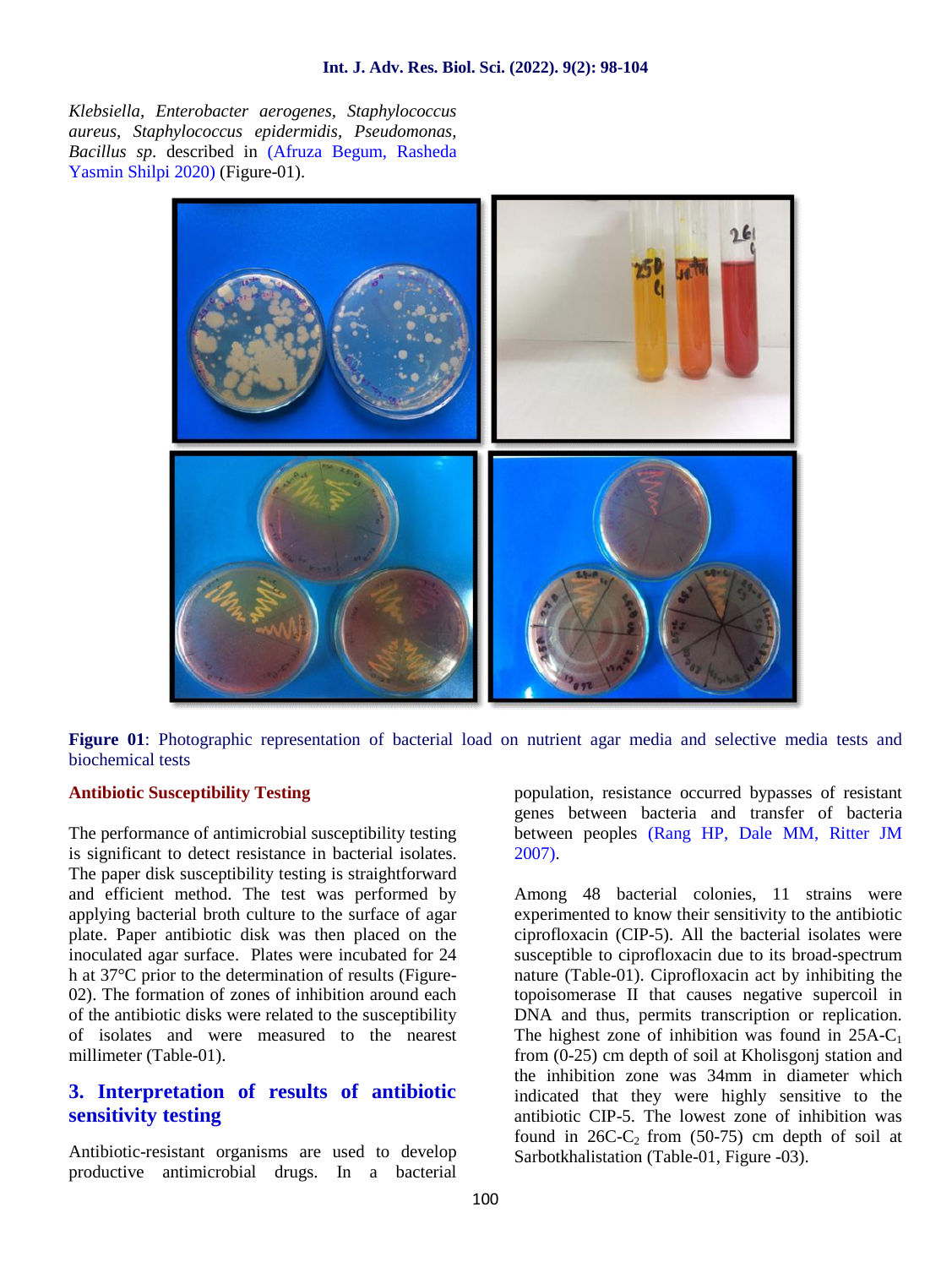The unsystematic utilization of antibiotics is one of the major reasons for the emergence of antibiotic resistance against some drugs and thus, reduce the

efficacy of antibiotic treatment for human and other animal diseases (Asha K, Vinitha DA, Kiran SG, Manjusha W, Sukumaran N 2005)



**Figure 02:** Disk diffusion tests of ciprofloxacin (CIP-5)with the isolates from mangrove soil.

|  |  | Table 01: Antibiotic sensitivity pattern of bacterial isolates against ciprofloxacin (CIP-5) |  |
|--|--|----------------------------------------------------------------------------------------------|--|
|--|--|----------------------------------------------------------------------------------------------|--|

| Location   | Depth(in cm) | Colony code<br>number | Isolated colony         | Zone of inhibition<br>(mm) |
|------------|--------------|-----------------------|-------------------------|----------------------------|
| Mrighamari | $0 - 25$     | 24A                   | $C_I$<br>$C_3$          | 29<br>22                   |
|            | $25 - 50$    | 24B                   | $C_3$                   | 32                         |
|            | 50-75        | 24C                   | $C_1$<br>$C_4$          | 25<br>22                   |
|            | 75-100       | 24D                   | C <sub>2</sub>          | 30                         |
| Kholisgonj | $0-25$       | 25A                   | $C_1$                   | 34                         |
|            | $25 - 50$    | 25B                   | $C_1$                   | 22                         |
|            | 50-75        | 26C                   | $C_1$<br>C <sub>2</sub> | 27<br>18                   |
|            | $25 - 50$    | 27B                   | $C_1$                   | 26                         |
| Kalaboghi  | $0 - 25$     | 28A                   | $\mathrm{C}_2$          | 23                         |
|            | 50-75        | 28C                   | $C_1$                   | 26                         |
|            | 75-100       | 28D                   | $\rm C_1$               | 23                         |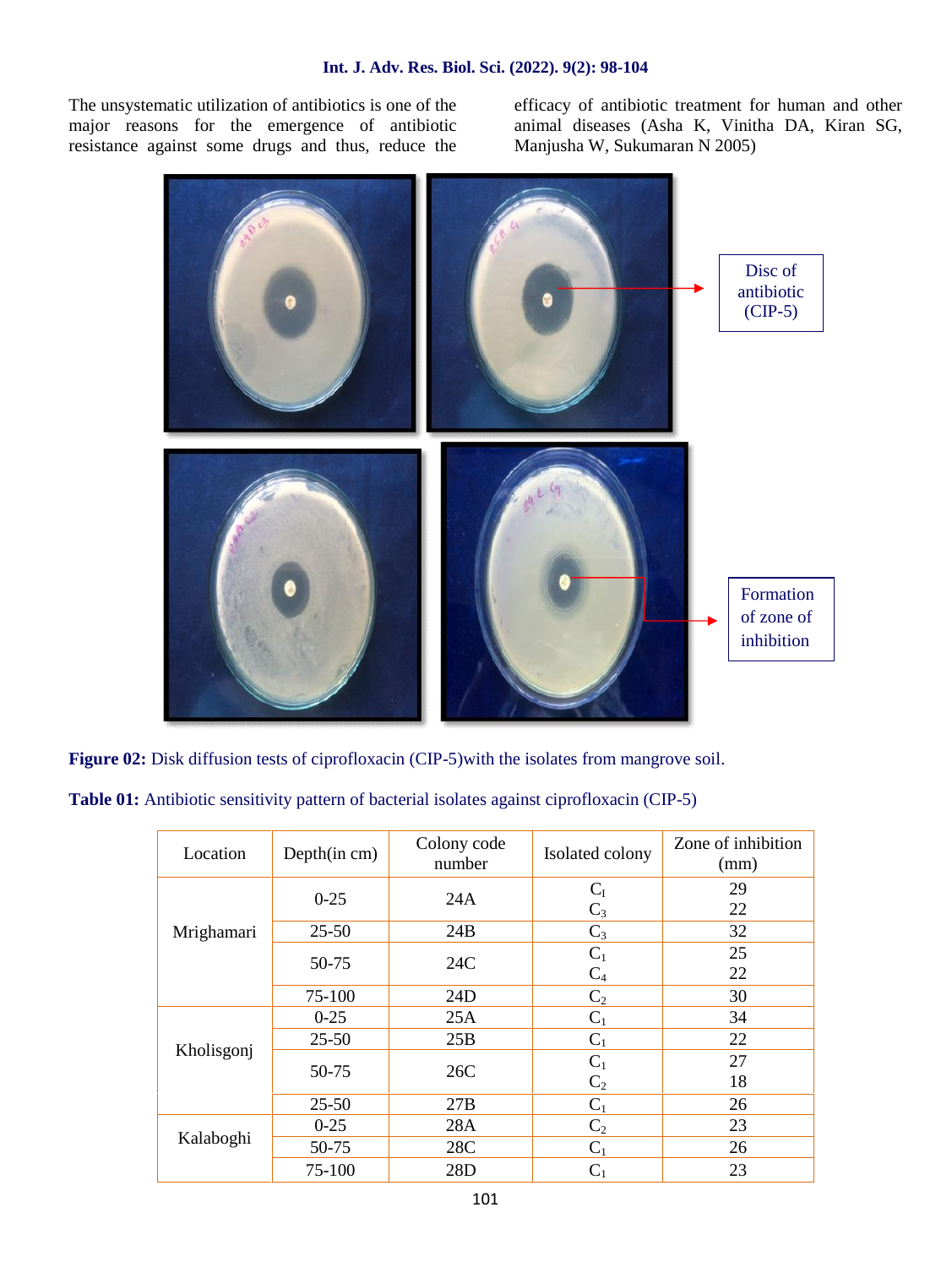

**Figure 03:** Antibiotic sensitivity of the isolates against ciprofloxacin (CIP-5).

## **Conclusion**

Nowadays antibiotic resistance is a global concern as many disease-causing bacteria are becoming more resistant to the common antibiotics. Regarding the result, all the species are classified as wild-type (WT) population. This is the first report in studied areas that showed the original genetic constitution of the isolates has not been changed. From this observation, it can be stated that the soil in the studied areas is protected from any contamination or haphazard utilization of antibiotics by human beings that may induce antibiotic resistance by alternation of genetic properties which encourage mutation in species. It is clear from the experiment that microorganisms in Sundarbans still remained wild type. These microbes play a great role in improving soil texture, nutrients, and productivity (Bhattarai1 A. 2015).

## **Acknowledgments**

The work has been conducted in the laboratory of Microbiology at University of Jahangirnagar, Savar, Bangladesh and funding for this project was provided by the NST (National Science and Technology) Program. The author is grateful to Dr. Rasheda Yasmin Shilpi for her continual support to successfully complete the research. The author would also like to thank Dr. Jinkai Xue for his valuable suggestions to improve the manuscript.

# **References**

Afruza Begum, Rasheda Yasmin Shilpi, Arefin Haque. 2020. "Isolation and Identification of Salt Tolerant Bacteria Available in Different Depths of Soil in Sundarbans Mangrove Forest, Bangladesh." *Int. J. Adv. Res. Biol. Sci.* 7 (5): 40-56.

https://doi.org/http://dx.doi.org/10.22192/ijarb s.2020.07.05.005.

- Afruza Begum1. 2020. "Variation of Bacterial Population in Four Soil Depths in the Sundarbans Mangrove Forest, Bangladesh." *Int. J. Adv. Res. Biol. Sci.* 7 (6): 65–76. https://doi.org/ DOI:http://dx.doi.org/10.22192/ijarbs.2020. 07.06.006.
- Aleksandrov A, Schuldt L, Hinrichs W, Simonson T. 2009. "Tetracycline-Tet Repressor Binding Specificity: Insights from Experiments and Simulations." *Biophys J* 97 (10): 2829-2838.
- Amann RI, Ludwig W, Schleifer KH. 1995. "Phylogenetic Identification and *in Situ*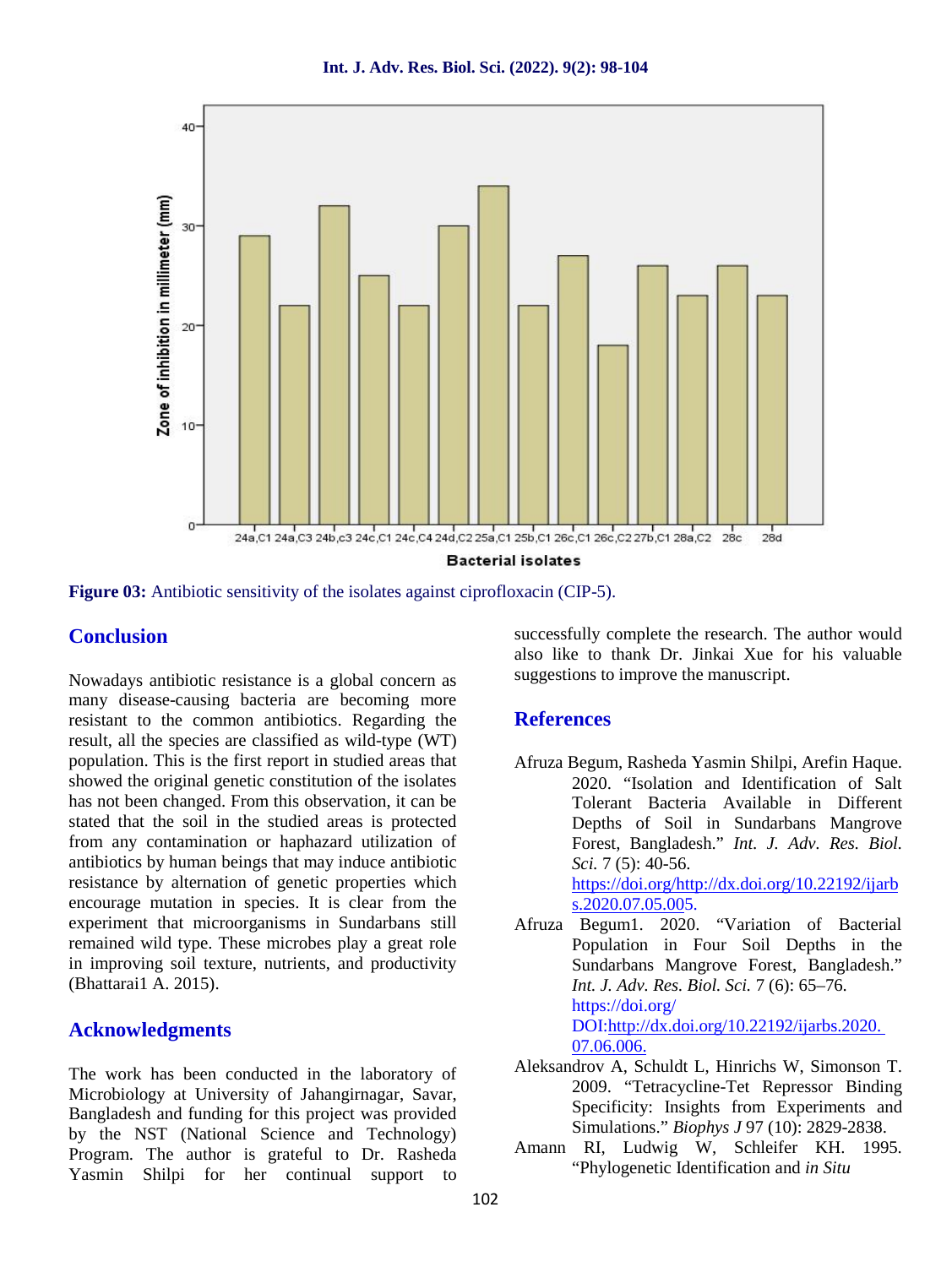Detection of Individual Microbial Cells without Cultivation." *Microbiol. Rev.* 59: 143–169.

- Asha K, Vinitha DA, Kiran SG, Manjusha W, Sukumaran N, Selvin J. 2005. "Isolation and Cultivation of Halophilic Archaea from Solar Salterns Located in Peninsular Coast of India." *Int. J. Microbio* 1: 2.
- Béjà O, Suzuki MT, Heidelberg JF, Nelson WC, Preston CM, Hamada T. 2002. "Unsuspected Diversity among Marine Aerobic Anoxygenic Phototrophs." *Nat.* 415: 630-633.
- Bhattarai1 A., Bhattarai1 B. and Pandey S. 2015. "Variation of Soil Microbial Population in Different Soil Horizons." *J Microbiol Exp.* 2 (2): 75–78.

https://doi.org/10.15406/jmen.2015.02.00044.

- Boeckel T.P., Gandra S., Ashok A., Caudron Q., Grenfell B.T., Levin S.A., Laxminarayan R. Van. 2014. "Global Antibiotic Consumption 2000 to 2010: An Analysis of National Pharmaceutical Sales Data." *Lancet Infect. Dis.* 14: 742–750. https://doi.org/doi: 10.1016/S1473-3099(14)70780-7.
- Brogan D.M., Mossialos E. 2016. "A Critical Analysis of the Review on Antimicrobial Resistance Report and the Infectious Disease Financing Facility." *Glob. Health.* 12: 8. https://doi.org/doi: 10.1186/s12992-016-0147 y.
- Carattoli A, Filetici E, Villa L, Dionisi AM, Ricci A, Luzzi I. 2002. "Antibiotic Resistance Genes and Salmonella Genomic Island 1 in Salmonella Enterica Serovar Typhimurium Isolated in Italy." *Antimicrob Agents Chemother.* 46: 2821-2828.
- Gaston, MA. 1988. "Enterobacter: An Emerging Nosocomial Pathogen." *J. Hosp. Infect.* 11: 197-208.
- Giovannoni SJ, Britschgi TB, Moyer CL, Field KG. 1990. "Genetic Diversity in Sargasso Sea Bacterioplankton." *Nature,* 345: 60–63.
- Giraffa G, Rosetti L. 2004. "Monitoring of the Bacterial Composition of Dairy Starter Culture by RAPD-PCR." *FEMS Microbiology Letters.* 237: 133-138.
- Head IM, Saunders JR, Pickup RW. 1998. "Microbial Evolution, Diversity, and Ecology: A Decade of Ribosomal RNA Analysis of Uncultivated Microorganisms." *Microb. Ecol.* 35: 1–21.<br>-Grass C. Blondeau J.M. 2004.
- Hidalgo-Grass C, Blondeau JM. "Fluoroquinolones: Mechanism of Action, Classification, and Development of

Resistance." *Surv Ophthalmol* 49 (2): 73–78.

- Hirsch P, Ludwig W, Hethke C, Sittig M, Hoffmann B, Gallikowski CA. 1998. "*Hymenobacter roseosalivarius* Gen. Nov. From Continental Antarctic Soils and Sandstone: Bacteria of the Cytophaga/ Flavobacterium/Bacteroides Line of Phylogenetic Descent." *Syst. Appl. Microbiol.* 21: 374-383.
- Hugenholtz P, Goebel BM, Pace NR. 1998. "Impact of Culture independent Studies on the Emerging Phylogenetic View of Bacterial Diversity." *J. Bacteriol.* 180: 4765-4774.
- Jacoby GA, Medeiros AA. 1991. "More Extended- Spectrum of -Lactamses." *Antimicrob Agents Chemother.* 35: 1697-1704.
- Jensen LB, Baloda S, Boye M, Aarestrup FM. 2001. "Antimicrobial Resistance among Pseudomonas Spp. and the *Bacillus cereus* Group Isolated from Danish Agricultural Soil." *Environ. Int.*, no. 26: 581–87.
- John s, Haller Jr. Prontosil. 2007. "The First Miracle Drugs: How the Sulfa Drugs Transformed Medicine." *New York: Oxford University Press,* 119-121.
- Kruse H, Sørum H. 1994. "Transfer of Multiple Drug Resistance Plasmids between Bacteria of Diverse Origins in Natural Environments." *Appl. Environ. Microbiol.* 60: 4015-4021.
- Livermore DM, Canton R, Gniadkowski M, Nordmann P, Rossolini GM, Arlet G, Ayala J, Coque TM, Kern-Zdanowicz I, Luzzaro F, Poirel L, Woodford N. CTX-M: 2006. "Changing the Face of ESBLs in Europe." *J Antimicrob Chemother* 2: 165-174.
- Marquez B. 2005. "Bacterial Efflux Systems and Efflux Pumps Inhibitors." *Biochimie* 87: 1137–47.
- Miguet L, Zervosen A, Gerards T, Pasha FA, Luxen A, Distèche-Nguyen M, Thomas A. 2009. "Discovery of New Inhibitors of Resistant *Streptococcus Pneumoniae* Penicillin Binding Protein (PBP) 2x by Structure-Based Virtual Screening." *J Med Chem* 52 (19): 5926-5936.
- Mudryk ZJ. 2004. "Occurrence and Distribution Antibiotic Resistance of Heterotrophic Bacteria Isolated from A Marine Beach." *Marine Pollu. Bull.*, 80–86.
- Nilsson J, Rüetschi U, Halim A, Hesse C, Carlsohn E, Brinkmalm G, Larson G. 2009. "Enrichment of Glycopeptides for Glycan Structure and Attachment Site Identification." *Nat Methods* 6 (11): 809–11.